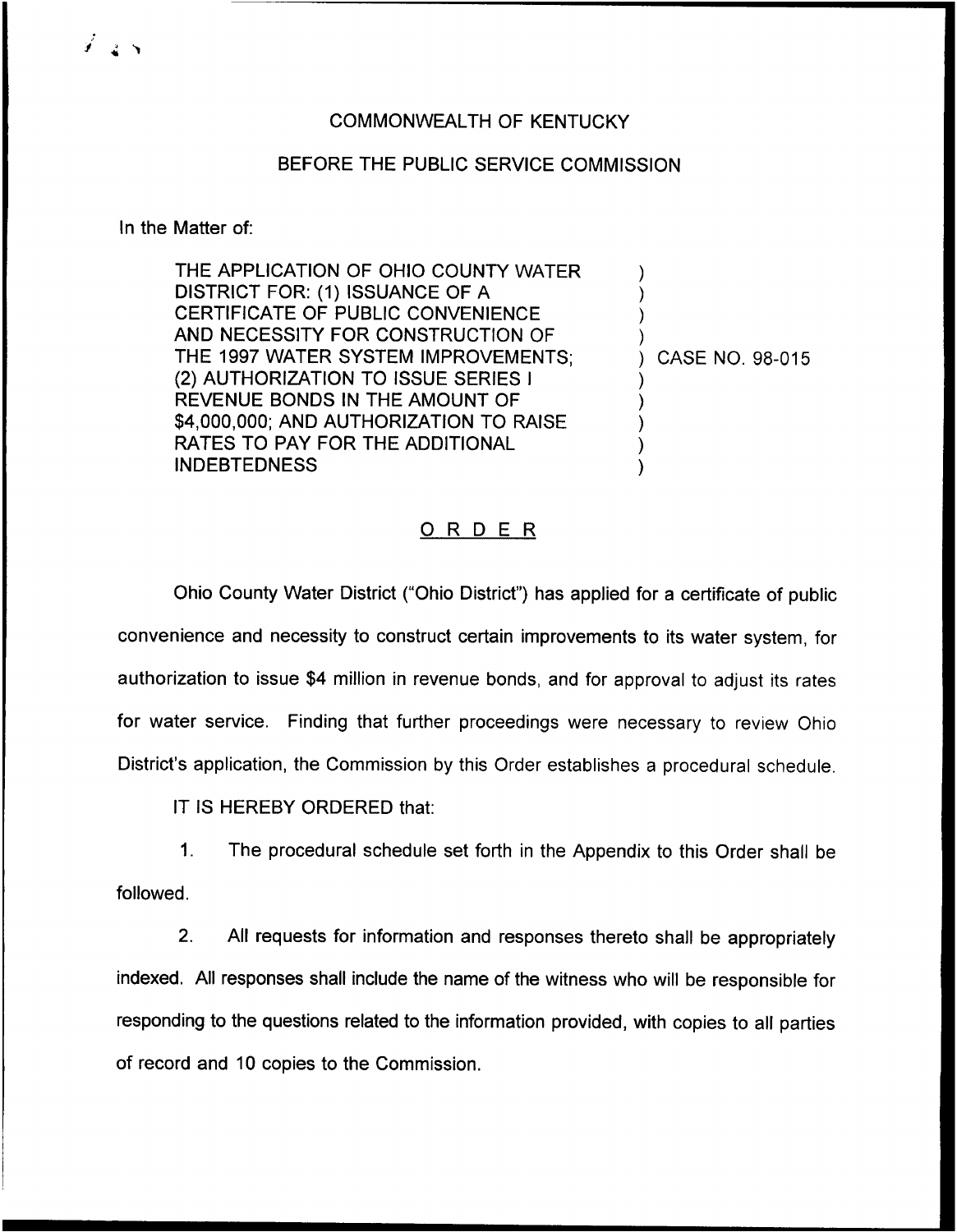3. Ohio District shall give notice of the hearing in accordance with the provisions set out in 807 KAR 5:011, Section 8(5). At the time publication is requested, it shall forward a duplicate of the notice and request to the Commission.

4. Motions for extensions of time with respect to the schedule herein shall be made in writing and will be granted only upon a showing of good cause.

5. All documents which this Order requires to be filed with the Commission shall be served upon all parties by first class mail or express mail. Service shall be made by delivering a copy of the document to the party or by mailing it to him at his last known address. Delivery of a copy means handing it to the party or his attorney or leaving at his office with the person in charge. Service by mail is complete upon mailing.

6. To be timely filed with the Commission, a document must be received by the Secretary of the Commission within the specified time for filing except that any document shall be deemed timely filed if it has been transmitted by United States express mail, or by other recognized mail carriers, with the date the transmitting agency received said document from the sender noted by the transmitting agency on the outside of the container used for transmitting, within the time allowed for filing.

?. Nothing contained herein shall prevent the Commission from entering further Orders in this matter.

Done at Frankfort, Kentucky, this 27th day of March, 1998.

Helfen C. Nelfon<br>Executive Director For the Commission

ATTEST: PUBLIC SERVICE COMMISSION